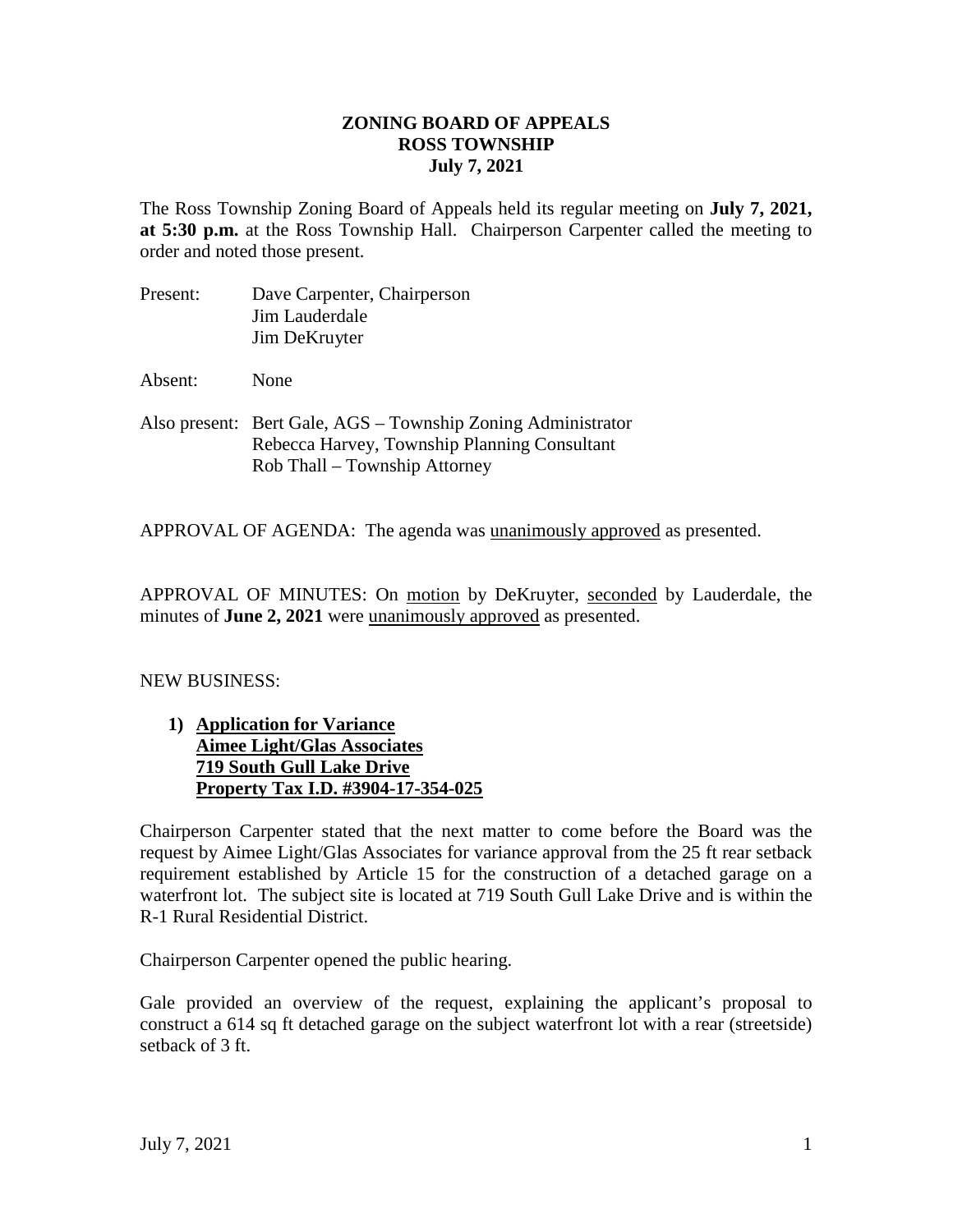Aimee Light and Jim Glas, project contractor, were present on behalf of the application. Glas explained that the proposed garage location will be similar to that of the original garage slab. He noted that the proposed location will eliminate the need to remove any trees on the site and is similar to the setback of the garages on the adjacent and surrounding lots.

In response to Board questions, Glas confirmed that the proposed garage will comply with the rear yard lot coverage standard (10% allowed; 9.5% proposed) and the maximum building height standard (18 ft allowed; 17 ft 8.5 in proposed). He further noted that the proposed garage location will be 3 ft from the rear property line but 10 ft from the abutting roadway.

Brook Johnson, neighbor, stated that there has always been a garage in that location and that the proposed construction will not represent a change in conditions. He noted that having a garage there actually helps define the curvature of the road in that location and makes it safer. Johnson added that the proposed 3 ft setback is similar to other garage setbacks in the area.

Roger Schmidt, neighbor, stated that he would prefer the proposed location over a location that complied with the 25 ft setback requirement. He explained that a greater setback would require the removal of trees and place the garage out of alignment with other garages in the area. Schmidt added that the proposed 3 ft setback would allow for a safer garage access/road entry arrangement.

Aimee Light explained that she met with the neighbors to discuss the proposed setback before she ever submitted the application for a variance. She stated that she believes neighbor relations are part of the area's beauty and that the proposed garage location is intended to be respectful of viewsheds and the preservation of trees.

Chairperson Carpenter noted that 4 letters of support had been received and were provided to Board members.

No further public comment was offered on the matter. The public comment portion of the public hearing was closed.

Chairperson Carpenter then led the Board through a review of the variance criteria set forth in Section 23.8 A. The following findings were noted:

- #1 The proposed residential use of the property is permitted within the R-1 District.
- #2 Adequate area exists on the property to comply with the 25 ft rear (streetside) setback requirement; compliance would not prevent the applicant from using the property for a permitted use.
- #3 In determining substantial justice, it was recognized that the proposed 3 ft rear setback is similar to the rear setbacks existing on neighboring properties and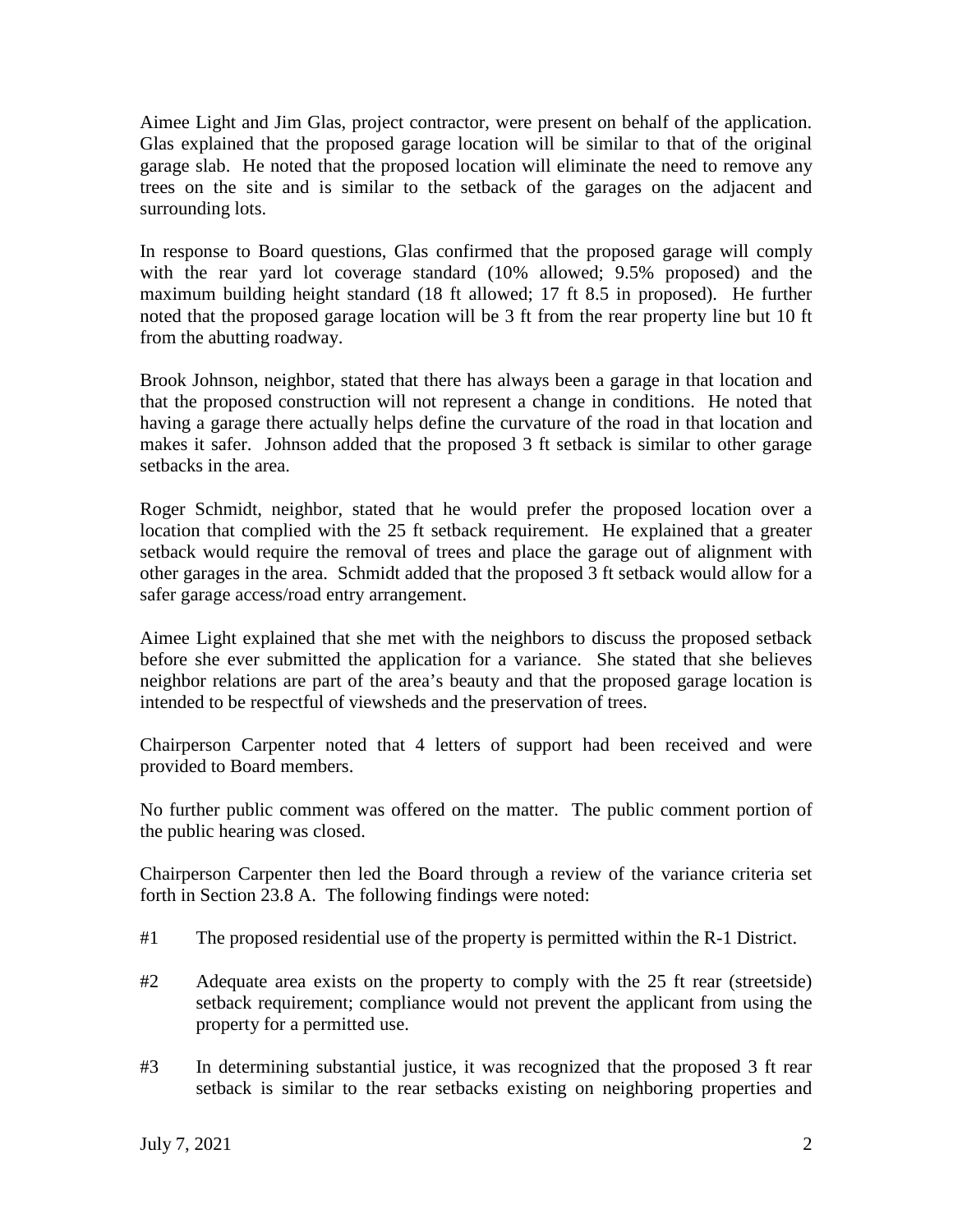therefore will result in building alignment along the roadway; the proposed garage location represents the same location as the previous garage; and, reference was made to the support expressed by neighbors of the project site.

- #4 In consideration of unique physical circumstances of the property, it was noted that the subject site is long and narrow and situated on the curvature of the abutting roadway. This situation of the property, including the presence of an easement on the property, renders the proposed garage location reasonable.
- #5 The proposal is at the discretion of the applicant and represents a self-created hardship.
- #6 The intent of the rear setback requirement was referenced and the following noted: 1) the proposal will enhance safety in the area by locating the garage where visibility of vehicles exiting the site will be improved and visibility by neighboring vehicle movement and the traveling public will not be inhibited; 2) the proposed setback will maintain building alignment in the neighborhood; and 3) the proposed garage location will negate the need for any tree removal.

It was stated that the above findings were based on the application documents presented and the representations made by the applicant at the meeting.

Lauderdale then moved to grant variance approval so as to allow the proposed construction of a detached garage on the site with a 3 ft rear (street side) setback based upon the findings of the Board pursuant to variance criteria #1, #3, #4 and #6 set forth in Section 23.8 A., Zoning Ordinance.

DeKruyter stated that he will be voting against the motion in light of the following safety concerns: the neighbor's garage (adjacent to the east) exits to the west while the applicant's garage will exit to the south . . creating a conflicting arrangement and blocking the clear line of vision; a 3 ft setback from an abutting street in general creates safety concerns; and, compliance with the 25 ft setback requirement is feasible without blocking views of neighboring properties.

Chairperson Carpenter then seconded the motion. The motion carried  $2$  to 1, DeKruyter dissenting.

# **2) Application for Appeal John and Teresa Carr 2878 Burlington Drive Property Tax I.D. #3904-08-315-090**

Chairperson Carpenter stated that the next matter to come before the Board was the request by John and Teresa Carr for an appeal of the determinations made by the Zoning Administrator that the berms with rows of trees along the property side lines are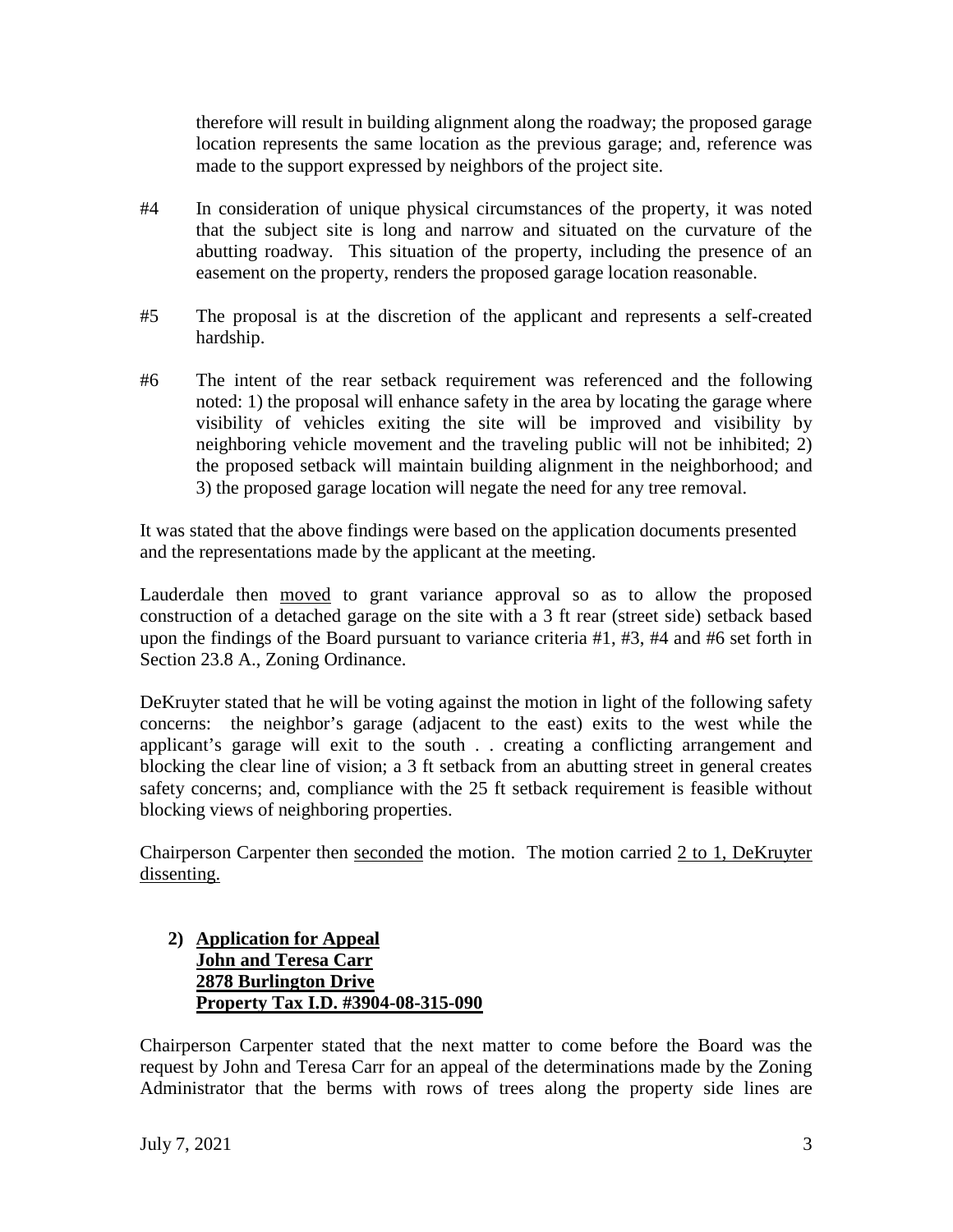unlawfully located within the setback and must be removed; and that all fences located on the property not in conformance with Section 18.6 must be removed. The subject site is located at 2878 Burlington Drive and is within the R-1 Rural Residential District.

Chairperson Carpenter opened the public hearing.

Gale identified the documents provided and presented a chronology of events regarding the establishment of the berms/trees and fencing on the site and the enforcement actions to date. He referenced the violation letter dated March 30, 2021 that outlines the identified violations and cites the relevant provisions of the Zoning Ordinance.

Gale stated that enforcement is currently pending in light of the application for appeal to the ZBA filed by the applicant.

John and Teresa Carr and Patrick Lennon, attorney, were present on behalf of the application. Attorney Lennon requested a recitation by the Zoning Administrator of the identified violations on the applicant's property. He stated that the burden is on the Township to demonstrate where the violations exist.

Referencing the photos of the property provided to Board members, Gale noted the following:

Photos 1 & 2 – the chain link fence erected within the front yard (waterfront) exceeds 4 ft in height.

Photo 3 – the fence along the side property line is not in violation of Section 18.6.

Fence Permit Diagram – the fencing established does not comport with the fencing allowed by the fence permit.

Un-numbered Photo – the berms/trees established along the side property line(s) do not meet the setback requirements applicable to a structure.

Attorney Lennon stated that the chain link fence erected in the front (waterfront) yard was a temporary construction fence and has since been removed; no violation exists. He then noted the following regarding the berms/trees:

- The burden is on the Zoning Administrator to demonstrate that a berm/row of trees is a 'structure' as defined in the Zoning Ordinance and that a setback violation exists.
- The definition of 'structure' refers to 'anything constructed, assembled or erected' . . vegetation is not 'constructed, assembled or erected' so does not qualify as a 'structure' under this definition. Further, the examples of 'structures' identified in the definition do not include any reference to vegetation, plants, or landscaping.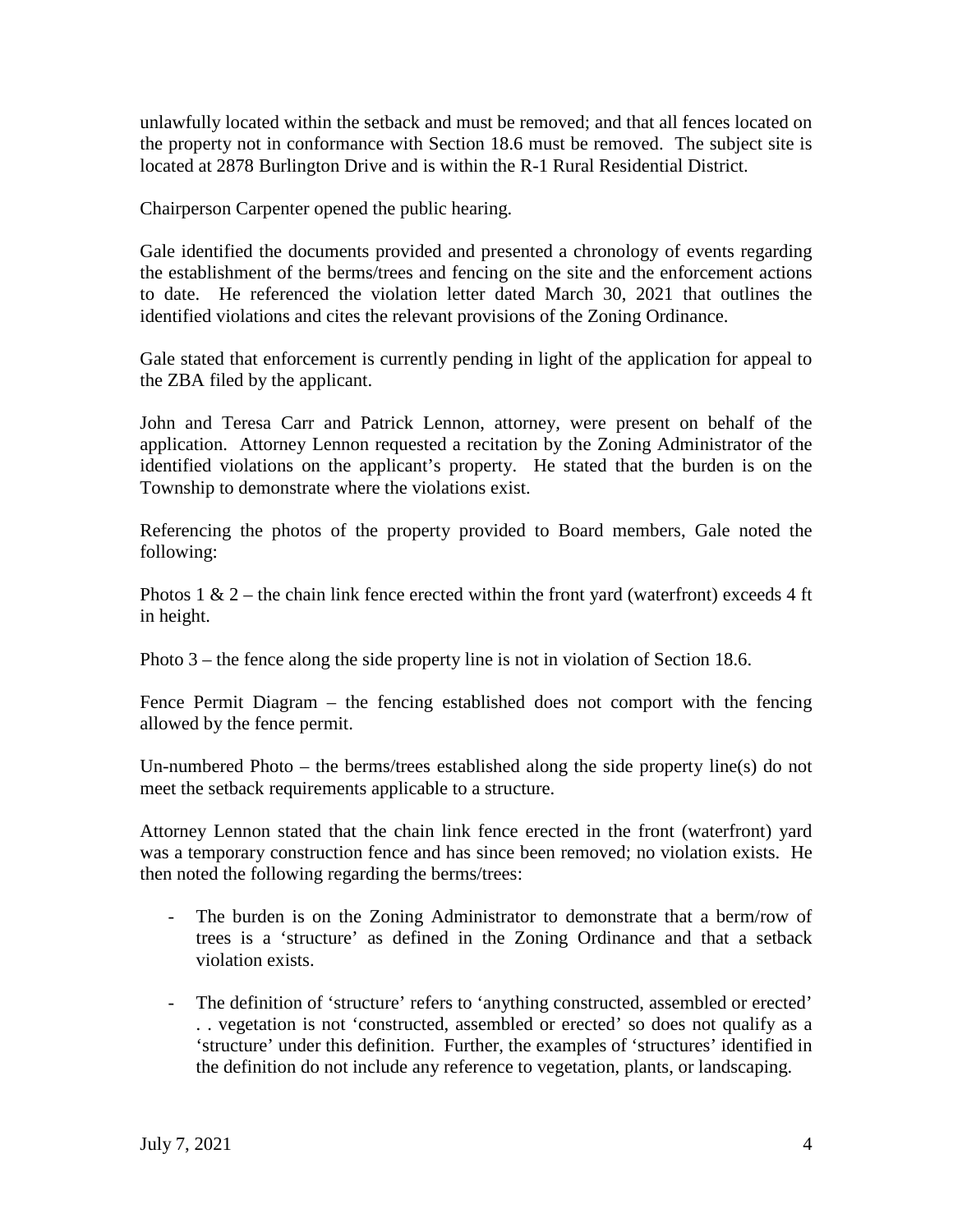- It is not typical for a zoning ordinance to view vegetation or landscaping as 'structures'; typically it is addressed elsewhere in the ordinance where screening or landscaping regulations are set forth.
- Ross Township does not have a history of applying the definition of 'structure' to vegetation/landscaping. He cited a letter dated November 20, 2013 (Appendix A of Application) where the Ross Township Zoning Administrator clarifies that landscaping (large rocks and dirt) are not 'structures' and so are not subject to the setback requirements.
- The subject property has been under a microscope and so the owners worked closely with the Zoning Administrator before any work was done to understand the Ordinance requirements and secure the necessary approvals.
- When Township representatives visited the site in August, 2020 due to neighborrelated issues, no statements were made at that time about the berms/trees. Such silence was a ratification of compliance.

(Picking up where Becky left off) Attorney Lennon indicated that the Carr situation does not violate the Code. The Township has to live with the ordinance; the parts they like and the parts that they don't like. He indicated that it was not appropriate to contort the definition of structure to reach a result that certain people want. In the end the appropriate thing is to dismiss the citation.

Mr. Carr read a statement. He indicated that: he worked hard to make sure no mistake would occur with Township approvals; they met with Kelly Largent and brought their landscaper with them; they were told that there was no limit on height, number, or location of landscaping; the 4' fence was in compliance; Bert Gale had issued a letter in 2013 indicating that landscaping was not a structure; Bert Gale approved the installation; Mr. Carr met with Rob Baker, Lynn Harmon and Kelly Largent for four hours at the property and was never told that the trees and berm were not compliant; they relied on the Township's representatives to assure that there were no violations; people have worked the situation up; and the fencing is complete.

Attorney Lennon indicated that this is an emotional situation and that they trust that the ZBA will analyze the situation. He indicated that never before has a tree been deemed a structure. He indicated that they are entitled to equal enforcement of the Code book and you can't have unequal enforcement. He indicated that if the Township wants to change the ordinance it would be a proactive determination and not retroactive.

Stephanie Walbridge, the Carrs' next-door neighbor, appeared along with Ms. Tickner who lives on the other side of the subject property. Walbridge indicated that she understands that the Carrs can appeal and that she respects the process. She indicated that it is their hope that the Zoning Administrator's decision will be upheld. They want their view shed and sight lines back. They want their views back. She indicated that the berms and trees are a fence and that the ZBA should affirm the decision of AGS.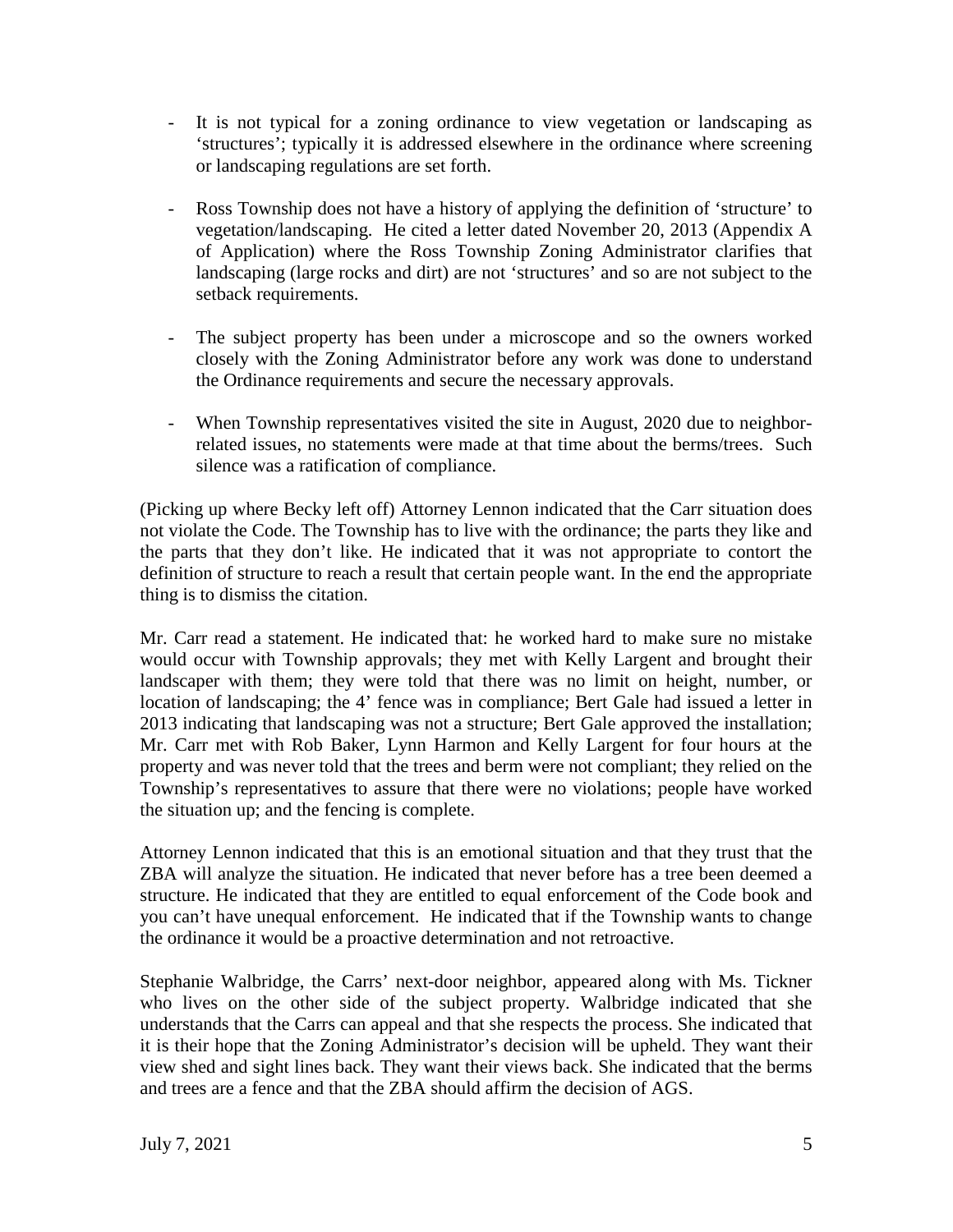Connie Lavender indicated that she is a Township resident and concerned about the retroactive effect of determining trees as a structure or fence. She indicated that there are trees on boundary lines between many properties and that she is concerned that old trees would have to be cut down. She indicated that their homeowner's insurance does not consider trees as a structure. She indicated that it would be fine to go forward with such an interpretation as no one wants their view shed blocked. She indicated that the Carrs did everything ok at the time.

Janet Gladstone indicated that everyone craves their private portion of the lake. She was concerned that neighbor's views will get blocked off. Don Gladstone indicated that he took a cruise around the lake and found no evidence of anyone else blocking view of the lake with fences or berms.

Susan Leech indicated that the trees are not within the spirit of the law since they act to block the view shed. She indicated that it will only get worse as the trees get taller and block more view. She further indicated the view is such an important aspect of living on the lake and that she thinks there should be some compromise. The trees could be thinned or moved on the property. She asked that the Zoning Administrator's order stand.

Laura Williams indicated that it does not equate that the trees are a fence. She further stated that if the Township is not satisfied with the ordinance, it can change the ordinance moving forward. She thinks that the Township is going in the wrong direction trying to go retroactive and that doing so is a dangerous path. She indicated that MCL 125.3601(13) is a concern in that the ZBA is hearing something that they already heard. She further indicated that she was threatened at a prior PC meeting and she played a recording to support her assertion.

Vicky Nagle was concerned about changing policy. If the Carrs did work up front to comply with the policy and then followed the existing policy, it should not be changed on them now.

Barb Ritter indicated that removing the trees and berm would be retroactive and that she was very concerned about any retroactive effect. She indicated that precedent should go forward.

Gale indicated that the letter he wrote in 2013 was regarding large rocks and dirt on a property on Idlewild where they built a big patio. He said they used large boulders and dirt and put the patio on top. He indicated the 2013 letter had nothing to do with trees and a berm.

Carr indicated that from the 2013 letter you can take that dirt and boulders cannot be a structure. Attorney Lennon indicated that a close reading of the letter is relevant. He indicated that Gale's statement can be applied to vegetative structures. He further indicated that the answer to this type of situation is simple, amend your ordinance. He further noted that it must be enforced against everyone and at this time trees and berms are not structures. He indicated that the Township is just trying to find something that